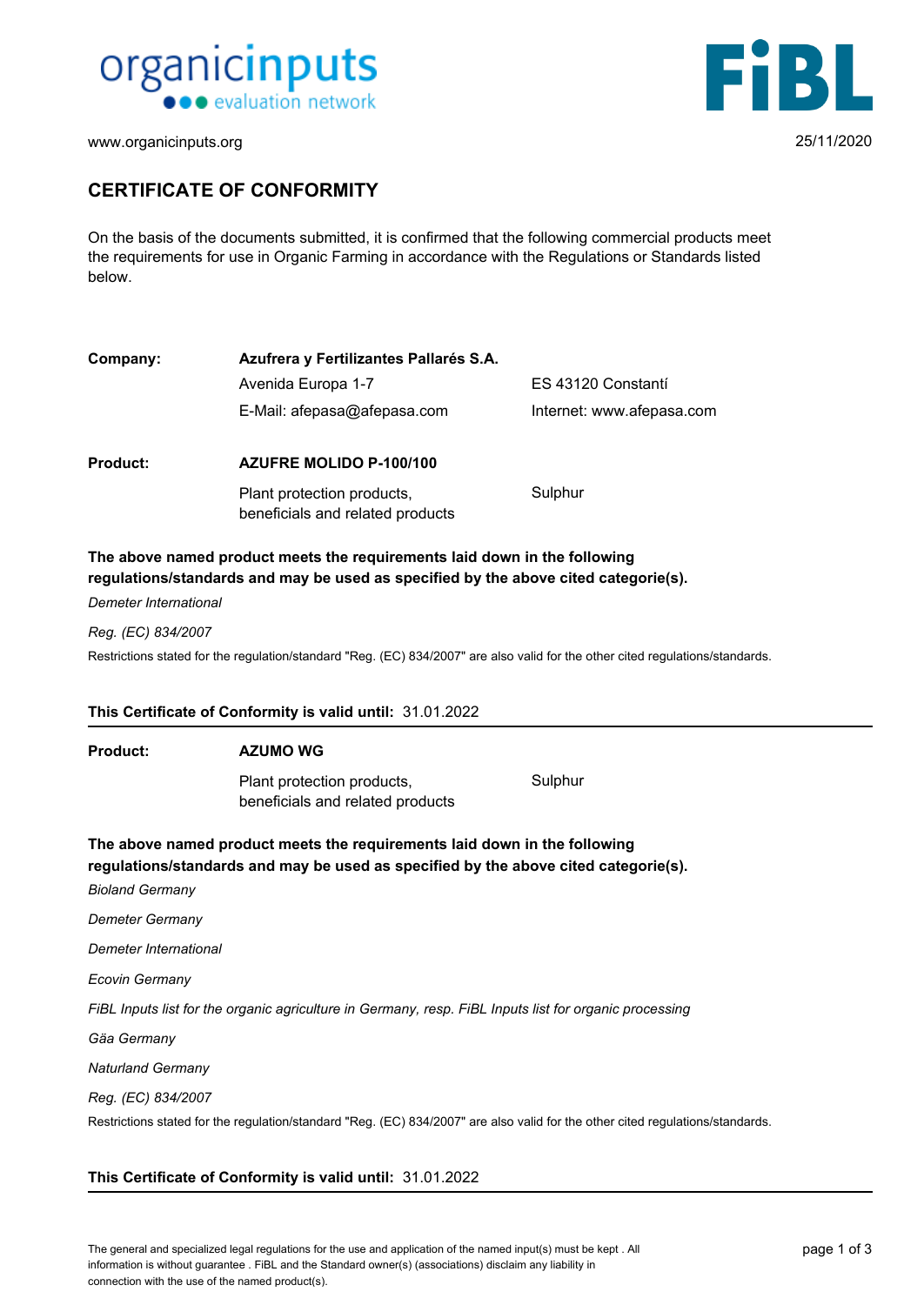



**Product: AFESOL**

Fertilizers, composts, soils and Sulphur technical materials

**The above named product meets the requirements laid down in the following regulations/standards and may be used as specified by the above cited categorie(s).**

*Bioland Germany*

*Demeter Germany*

*Demeter International*

*Ecovin Germany*

*FiBL Inputs list for the organic agriculture in Germany, resp. FiBL Inputs list for organic processing*

*Gäa Germany*

*Naturland Germany*

*Reg. (EC) 834/2007*

Restrictions stated for the regulation/standard "Reg. (EC) 834/2007" are also valid for the other cited regulations/standards.

#### **This Certificate of Conformity is valid until:** 31.01.2022

| Product: | <b>AZUFRE MICRONIZADO P-300/80</b>                                        |         |  |  |
|----------|---------------------------------------------------------------------------|---------|--|--|
|          | Plant protection products,<br>beneficials and related products            | Sulphur |  |  |
|          | The above named product meets the requirements laid down in the following |         |  |  |

**regulations/standards and may be used as specified by the above cited categorie(s).**

*Demeter International*

*Reg. (EC) 834/2007*

Restrictions stated for the regulation/standard "Reg. (EC) 834/2007" are also valid for the other cited regulations/standards.

# **This Certificate of Conformity is valid until:** 31.01.2022

#### **Product: AZUFRE SUBLIMADO FLOR PALLARES**

Plant protection products, Sulphur beneficials and related products

**The above named product meets the requirements laid down in the following regulations/standards and may be used as specified by the above cited categorie(s).**

*Demeter International*

#### *Reg. (EC) 834/2007*

Restrictions stated for the regulation/standard "Reg. (EC) 834/2007" are also valid for the other cited regulations/standards.

# **This Certificate of Conformity is valid until:** 31.01.2022

The general and specialized legal regulations for the use and application of the named input(s) must be kept . All page 2 of 3 information is without guarantee . FiBL and the Standard owner(s) (associations) disclaim any liability in connection with the use of the named product(s).